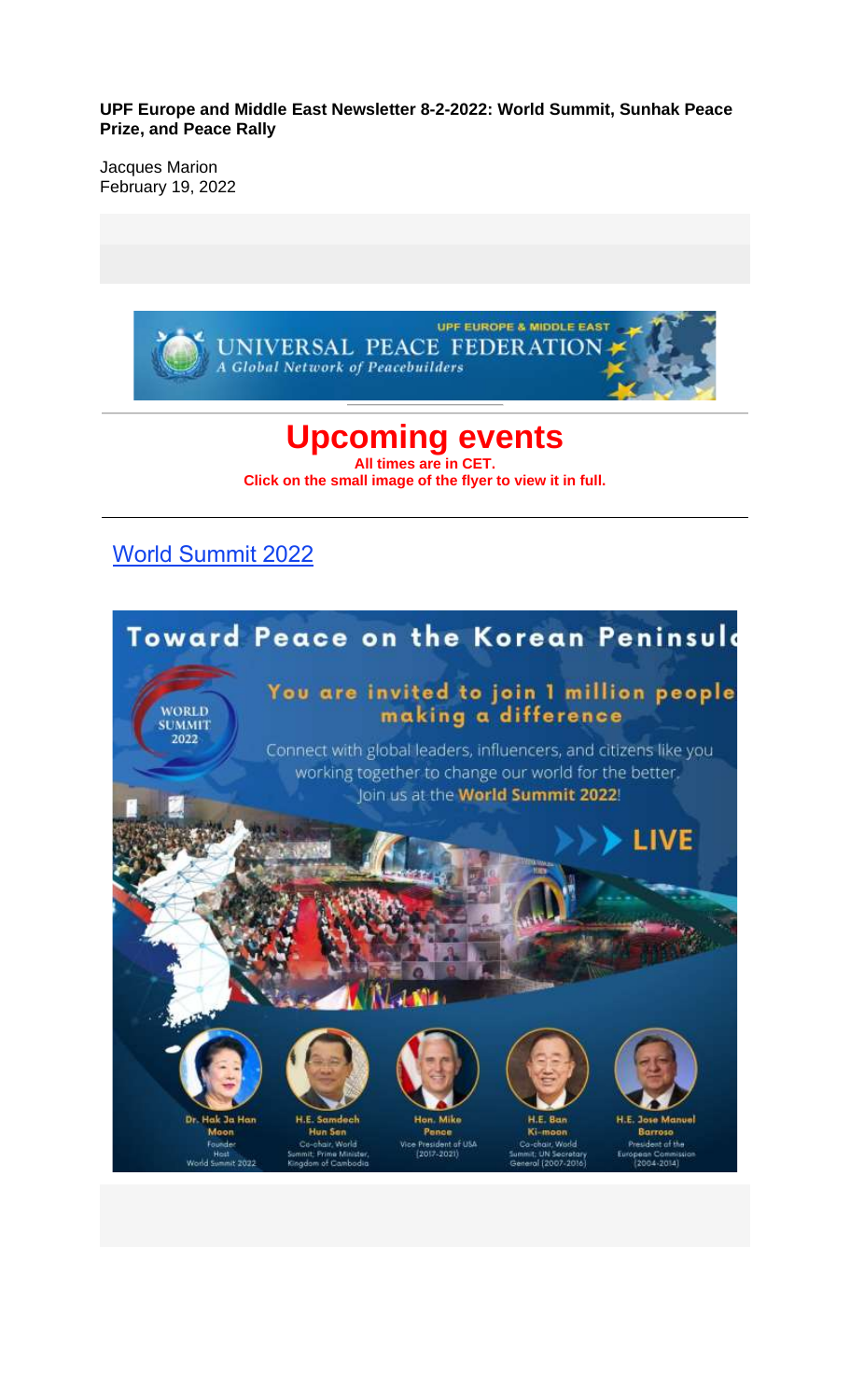

Join World Summit 2022, broadcasting live, worldwide, Feb. 11-13, 2022. Hear from world leaders and influencers who will address key global issues that affect you and your community, especially the crucial situation on the Korean Peninsula. This challenge for peace affects all peace-loving countries and is something all peacemakers should understand.

UPF Co-Founder and Rally of Hope host Dr. Hak Ja Han Moon will share a special message in her Founder's Address. An international roster of Keynote Speakers will offer real solutions to our world's, and your community's, most critical challenges.

The co-chairs are H.E. Samdech Hun Sen, Prime Minister of Cambodia, and H.E. Ban Ki-moon, former Secretary-General of the United Nations.

Feb. 11, Opening Session

Feb. 11, Plenary Sessions

Feb. 12, Sunhak Peace Prize Award Ceremony, Breakout Sessions

Feb. 13, Summit for Peace Assembly & One Million Rally

**World Summit 2022 Brochure Flipbook**

**Registration on www,world-summit.eu**

Friday, 11 February 2022 - Sunday, 13 February 2022 Read more